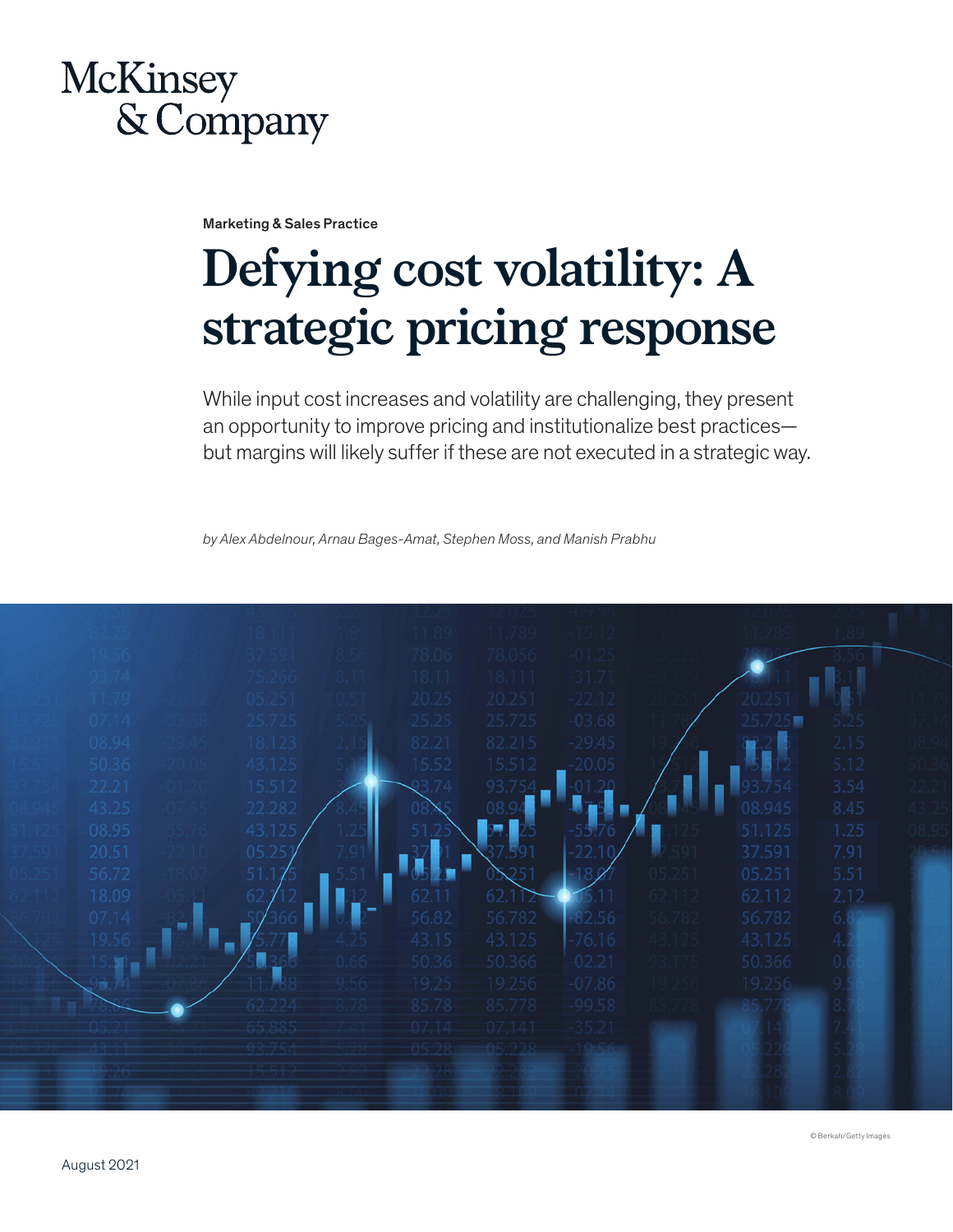### **Key takeaways**

- The ongoing input cost increases and volatility, while representing a difficult challenge, provide an opportunity to improve pricing through adoption of best practices.
- Organizations that adopt a strategic approach to pricing actions can significantly minimize margin leakage during a pricing action.
- Our four-step approach can put your organization on a path to pricing excellence, allowing you to recover cost increases and minimize negative impacts to financial performance in a responsible, transparent, and customer-centric manner.

The impact of the global pandemic on demand and pricing varied across industries. While demand initially fell significantly for segments such as luxury retail and food service, others such as consumer building products saw demand spike as people invested in their homes. The pandemic also disrupted supplier operations and supply chains, leading to significant availability issues across products and geographies.

Not surprisingly, most companies during the past 18 months focused on meeting customer demand and managing profitability through targeted cost savings. Pricing remained an afterthought. And while many upstream players have begun to increase prices in response to cost increases, downstream organizations have balked. Many have left prices largely unchanged or have implemented only minor increases, especially during mid- to late 2020, concerned about the impact on communities when lives and livelihoods are at risk.

Yet the business environment in recent months has been very different. In the United States, the consumer price index jumped 5.4 percent in June, its biggest monthly gain since August 2008.<sup>1</sup> Raw-material costs have also been increasing steadily since July 2020 (Exhibit 1). As a result, several manufacturers and distributors have implemented price increases to keep up with rising costs and minimize impact on financial performance.

The decision to implement price changes in an atmosphere still heavily impacted by a global

pandemic is not easy. Pricing strategies grounded in advanced data analytics, informed by value created for customers, and supported by well-planned price execution can help put a check on the degradation of financial performance, potentially narrowing the gap between supply and demand. It may also position companies for improved financial performance when business returns to postpandemic normalcy. Yet price changes are not simple and can carry risks: our analysis shows poor management of pricing actions can wipe 66 cents off every dollar of potential price improvement (Exhibit 2).

As companies imagine the postpandemic economy, leaders ready to invest in pricing to counter inflation and to build strong foundations for growth may want to carefully consider four steps:

- 1. building an analytical fact base
- 2. setting a value-based dynamic pricing strategy
- 3. creating conviction among the sales force
- 4. governing and carefully tracking execution and results

By strategically and systematically implementing price changes, companies could effectively pass on input-driven cost increases (or decreases) in a value-based way while potentially creating healthier pricing practices and stronger customer relationships that will endure.

<sup>1</sup> Agence France Presse, "US Annual CPI Jumps 5.4% In June, Biggest Since 2008: Govt," Barron's, July 13, 2021, barrons.com.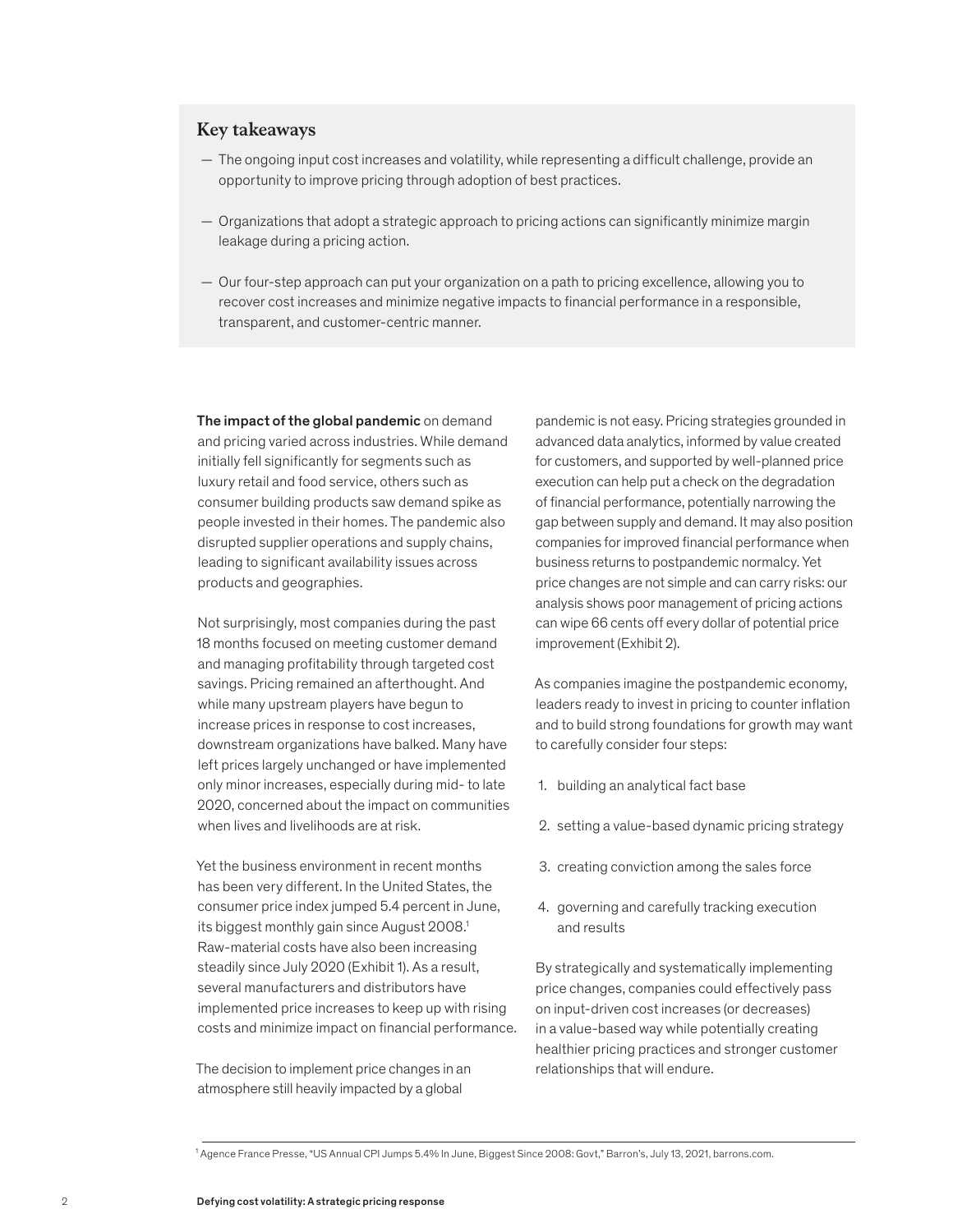Exhibit 1

Manufacturers and distributors must adjust their pricing strategies to account Manufacturers and distributors must adjust their pricing strategies to account for **rising costs of raw materials.**



Select raw-material costs indexed to July 2020, %

Source: Drewry; ITC; Metal Bulletin; Nasdaq; SBB; US Bureau of Labor Statistics

### Exhibit 2

**Two-thirds of potential price improvements tend to leak out because of inadequate**  strategy, policy, and process support.  $ar{arg}{y}$ , polic $y$ , and process support.





Source: McKinsey analysis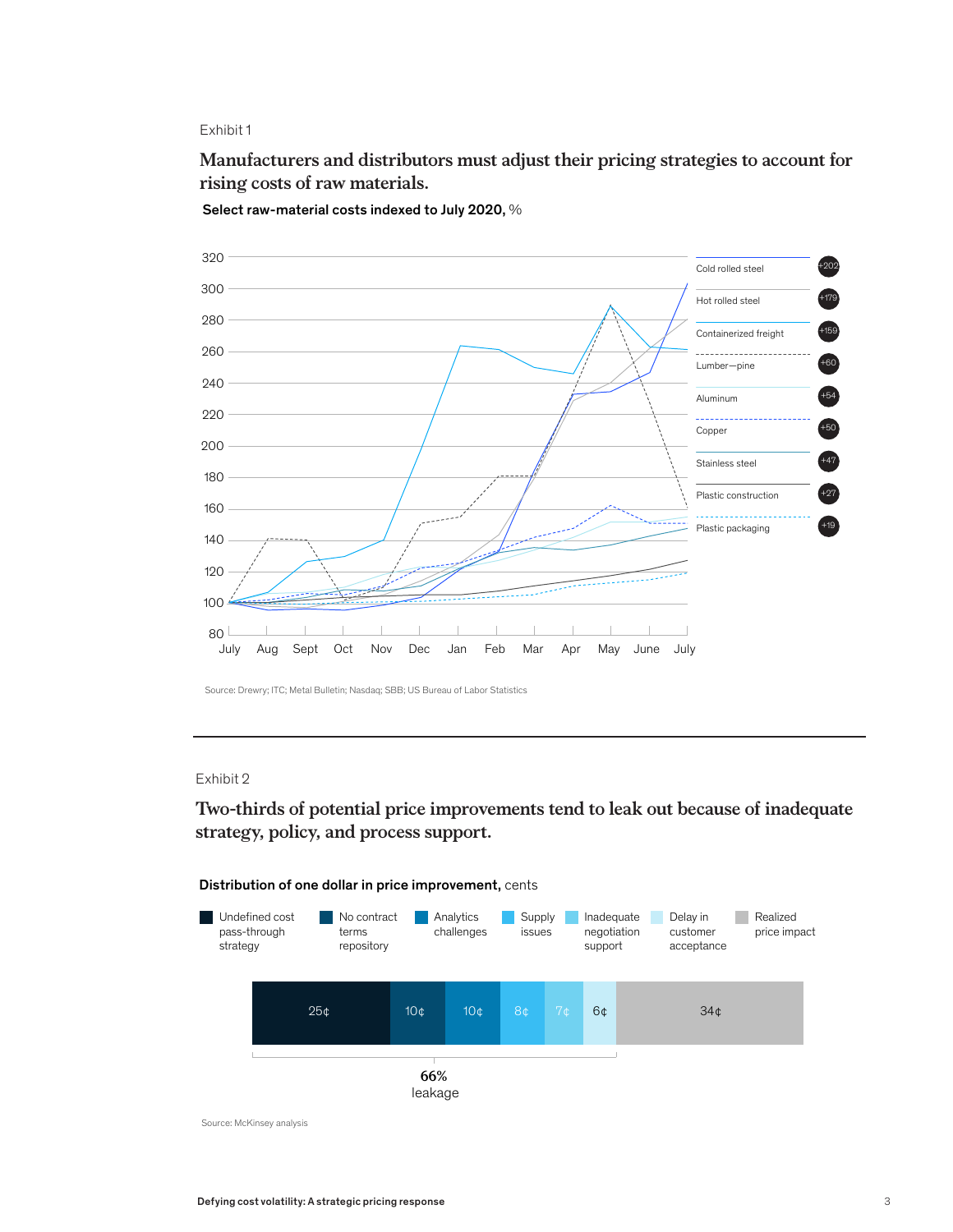## **Many commercial leaders have hesitated, reluctant to reflect the impact of input cost increases in their product prices.**

#### **A (new) world of cost volatility**

After the upheaval of the past year, demand has begun to stabilize at a new level—often very different than before the COVID-19 pandemic. Supply chains are adjusting to the next normal, and prices of raw materials are increasing rapidly, primarily trending upward across categories. To accommodate this shift in input costs, manufacturers and distributors may have to adjust their pricing strategies. Yet many commercial leaders have hesitated, reluctant to reflect the impact of input cost increases in their product prices. This hesitation may be driven primarily by the fear that being the "first mover" in their segment could potentially hurt customer relationships in a way that is only worsened by the pandemic (for example, significant volume loss). Yet we believe there are few alternatives to passing on (at least partially) input cost increases.

In our experience, being reactive about a price increase often leads to last-minute, generic, broadbrush price hikes that lower customer satisfaction and worsen any systematic pricing or margin strategies companies may have in place. For example, in a previous article we shared the story of a packaging company that delayed changing its prices for a few quarters before being compelled to pass through a sweeping price increase to mitigate the impact of a 20 percent yearly rise in rawmaterial costs.<sup>2</sup> The move wasn't aligned with its overall pricing strategy, and the organization hadn't prepared its sales force to respond to customers' concerns and questions. Within three months, it lost double-digit market share and had to roll back a portion of the price changes.

**A four-step approach to pricing success** Companies should consider investing in a careful and strongly executed plan both to maintain margins and to create stronger customer relationships and healthier pricing practices. To carry this out, most decision makers can adopt a four-step approach to pricing discipline:

*1. Build the analytical fact base.* Compile transactional data down to contribution margin for the past two to three years and create transparency on all key contracts. Assess historic cost pass-through performance and current cost pass-through policies (if there are any in place). Evaluate contractual obligations and opportunities for renegotiation in a systematic way. In parallel, revamp standard, actual, and forecast costing processes to ensure the true impact of input cost changes is reflected in the cost of goods sold. Assess forecasting accuracy of cost, and supply and demand. Building the analytical fact base that shows the impact of expected cost increase, as well as planned and potential pricing actions on future profitability, allows for the development of a future pricing strategy based on insights rather than gut feel. This helps remove abstraction especially when input costs haven't been tracked historically—and provides the logic and language business leaders and sales teams need to credibly and transparently communicate with customers. In addition to a more longterm pricing strategy, the transactional and contractual transparency allows for the rapid identification of quick wins, such as outdated,

<sup>2</sup>Alex Abdelnour, Christopher Angevine, and Jeremy Seeley, "The commercial response to cost volatility: How to protect margins against inflation and tariffs," June 2019, McKinsey.com.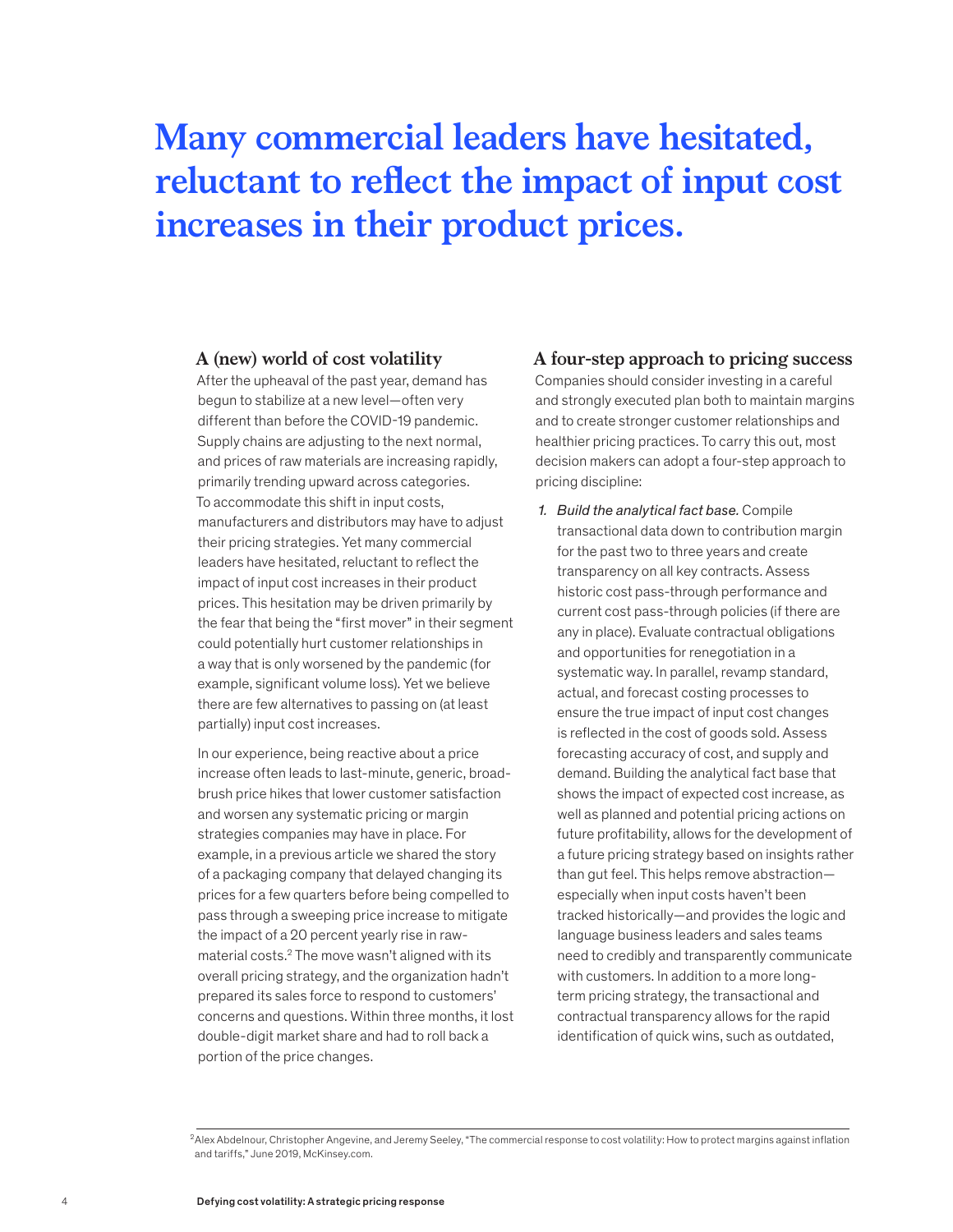margin-bleeding contracts that should be renegotiated right away.

- *2. Set your dynamic pricing strategy.* A key objective of any good pricing strategy needs to be the protection of margins. But the approach to achieving that needs to be tailored to the business and economic situation. For a price-sensitive commodity business that is highly affected by select raw materials, the focus needs to be on rapid and full cost passthrough. This is often achieved by linking prices to commodity indexes. This approach is reactive, and often leads to delayed cost pass-through and consequently margin loss. While effective for a commodity business, the same approach could be damaging for a business selling specialized, differentiated products and services. Leading organizations have used advanced analytics to forecast changes in raw-material costs and imbalances between supply and demand, as well as prices in their end markets, and built capabilities to proactively change their pricing and contracting approaches. Depending on the situation, a value-based treatment of price changes (where the value is quantified and priced in relation to competitive products) or a more steady, measured price increase to ensure margins are protected when raw-material cost increases pass through production, inventory, and finally to goods sold—could be the right approach. In addition, organizations can look for remediations that are related to the purchasing or manufacturing of the products, such as switching contracts to alternative suppliers, changing product content to lower the impact of raw-material cost without compromising product quality, updating standard cost processes to build in latency and accuracy, and matching customer contract duration to supplier contract duration.
- *3. Create conviction in the sales force.* Provide appropriate training so sales teams can gain confidence in holding effective price-change conversations with customers, manufacturers, and distributors. Commercial leaders need

to anticipate buyers' questions so that sales representatives and managers are comfortable discussing price with procurement organizations—we find that an effective preparation is for sales teams to role-play customer conversations in a variety of scenarios. Many organizations institute a comprehensive performance-management system, including training, value-selling, updated incentives, and key performance indicators, along with rollout of cutting-edge analytical pricing tools. All of these are in service of building sales confidence and conviction. In fact, many leading sales organizations find that the price-change conversation is an opportunity to discuss other ways the supplier can create value with the customer. If the supplier is viewed more as a partner and less as a vendor, the price-increase conversation could be seen as a win–win for both sides.

*4. Implement governance and impact tracking.* Establish clear escalation processes for pricing approvals, and delineate performancemanagement processes specifying how customer concerns are handled, what information and approvals are required to make exceptions to a planned increase, and how quickly information and answers will be provided to the decision maker on the account team. Standard pricing processes and performance reviews are often too slow to manage rapid change in a magnitude that has not been seen in a long time. Management must be able to quickly and easily monitor which customers have been contacted, which are at risk, what price levels have been approved, and whether the business is on track to achieve its target. This can mean tracking results at a customer-item level on a weekly or even daily basis to gain an understanding of where to increase focus. Depending on the nature of the change (temporary versus sustained), this could require a temporary short-circuiting of standard processes or long-term, structural change of key processes.